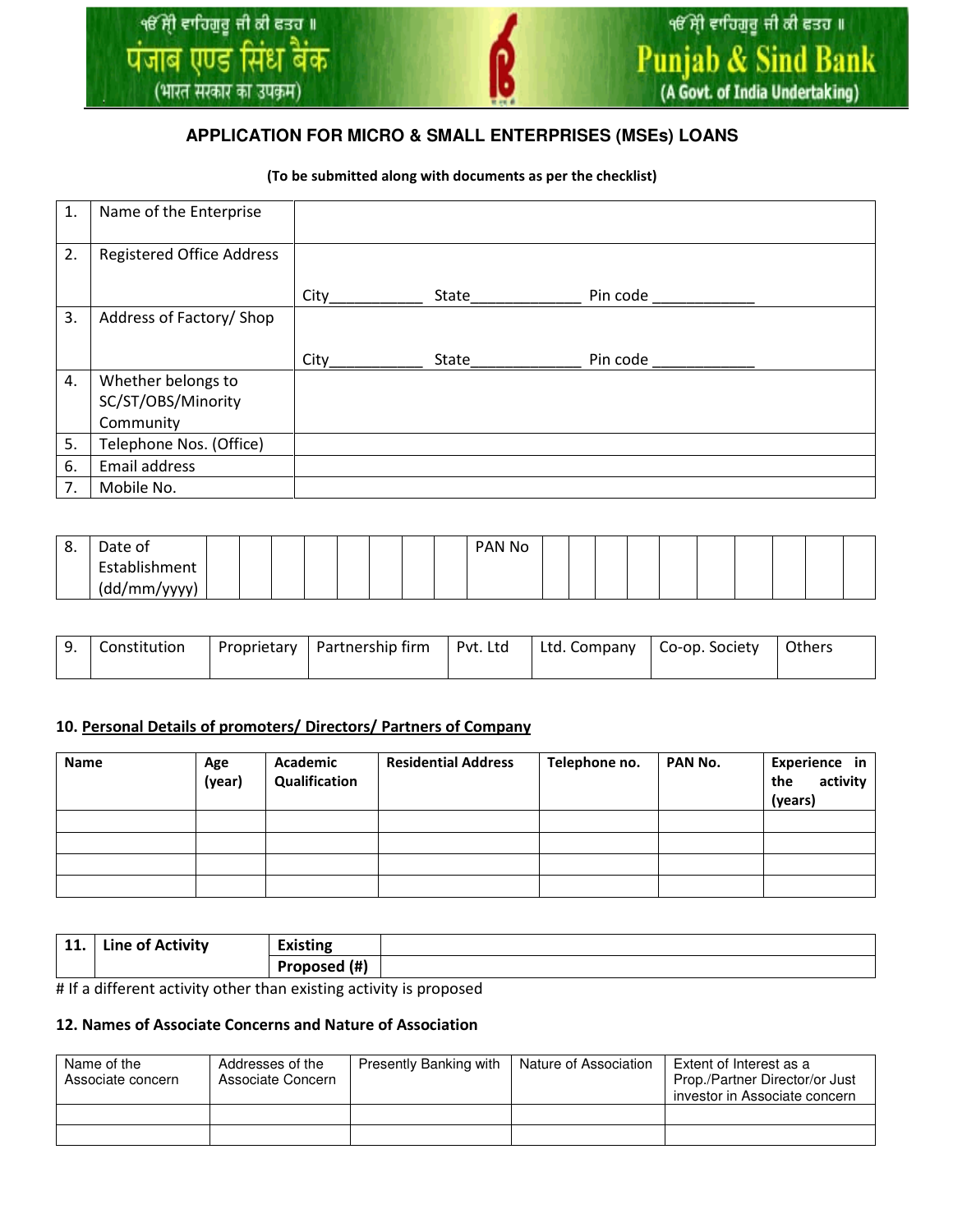|     | <sup>1</sup> Relationship of Proprietor/Partner/Director with the |  |
|-----|-------------------------------------------------------------------|--|
| . ب |                                                                   |  |
|     | officials of the Bank/Director of the Bank                        |  |
|     |                                                                   |  |

## 14. Credit Facilities (Existing):

| Type of<br>facilities                                                                                                              | Limits<br>(in lakhs)                                                               | Outstanding<br>as on | Presently<br>banking with | <b>Security</b><br>lodged | <b>ROI</b> | <b>Repayment terms</b> |  |  |
|------------------------------------------------------------------------------------------------------------------------------------|------------------------------------------------------------------------------------|----------------------|---------------------------|---------------------------|------------|------------------------|--|--|
| Current                                                                                                                            |                                                                                    |                      |                           |                           |            |                        |  |  |
| Account                                                                                                                            |                                                                                    |                      |                           |                           |            |                        |  |  |
| Cash Credit                                                                                                                        |                                                                                    |                      |                           |                           |            |                        |  |  |
| Term Loan                                                                                                                          |                                                                                    |                      |                           |                           |            |                        |  |  |
| LC/BG                                                                                                                              |                                                                                    |                      |                           |                           |            |                        |  |  |
| If Banking with P&SB, Account no. be given here                                                                                    |                                                                                    |                      |                           |                           |            |                        |  |  |
| It is certified that our unit has not availed any loan from any other Bank/Financial Institution in the past and I am not indebted |                                                                                    |                      |                           |                           |            |                        |  |  |
|                                                                                                                                    | to any other Bank/Financial Institution other than those mentioned in 10(a) above. |                      |                           |                           |            |                        |  |  |

# 14. Credit Facilities (proposed)

| <b>Type of Facilities</b> | Amt. (Rs.in lac) | Purpose for which<br>required | <b>Security offered</b>                                                    |                                                                      |  |
|---------------------------|------------------|-------------------------------|----------------------------------------------------------------------------|----------------------------------------------------------------------|--|
|                           |                  |                               | <b>Primary security</b><br>(details with approx.<br>value to be mentioned) | Whether collateral<br>security offered (Please<br>mention yes or No) |  |
| Cash Credit               |                  |                               |                                                                            |                                                                      |  |
| Term Loan                 |                  |                               |                                                                            |                                                                      |  |
| LC/BG                     |                  |                               |                                                                            |                                                                      |  |

## 15. In case of term loan requirements, details of proposed machinery/Equipments:-

| <b>Type of Machine/</b><br><b>Equipments</b> | <b>Purpose for</b><br>which required | Whether<br>imported or<br>indigenous | Name of<br>supplier | <b>Total cost of</b><br>machine (in case if<br>imported machine,<br>the break-up of<br>basic cost, freight,<br>insurance and<br>customs duty may<br>be given) | <b>Contribution</b><br>being made by<br>the promoters | Loan required |
|----------------------------------------------|--------------------------------------|--------------------------------------|---------------------|---------------------------------------------------------------------------------------------------------------------------------------------------------------|-------------------------------------------------------|---------------|
|                                              |                                      |                                      |                     |                                                                                                                                                               |                                                       |               |
|                                              |                                      |                                      |                     |                                                                                                                                                               |                                                       |               |

| 16. Past performance/future estimates (Actual performance for two previous years, estimates for current year and<br>projections for next year to be provided for working capital facilities. However for term loon facilities projections to be<br>provided till the proposed year of repayment of loan on separate sheet) |                                                                                                     |      |                         |              |  |  |  |
|----------------------------------------------------------------------------------------------------------------------------------------------------------------------------------------------------------------------------------------------------------------------------------------------------------------------------|-----------------------------------------------------------------------------------------------------|------|-------------------------|--------------|--|--|--|
| (Rs. In lacs)                                                                                                                                                                                                                                                                                                              | Year before last<br><b>Last Financial</b><br><b>Next Financial Year</b><br><b>Present Financial</b> |      |                         |              |  |  |  |
|                                                                                                                                                                                                                                                                                                                            | <b>Financial year</b>                                                                               | vear | <b>Year (Estimates)</b> | (Projection) |  |  |  |
| Net Sales                                                                                                                                                                                                                                                                                                                  |                                                                                                     |      |                         |              |  |  |  |
| Net Profit                                                                                                                                                                                                                                                                                                                 |                                                                                                     |      |                         |              |  |  |  |
| Capital/Net worth                                                                                                                                                                                                                                                                                                          |                                                                                                     |      |                         |              |  |  |  |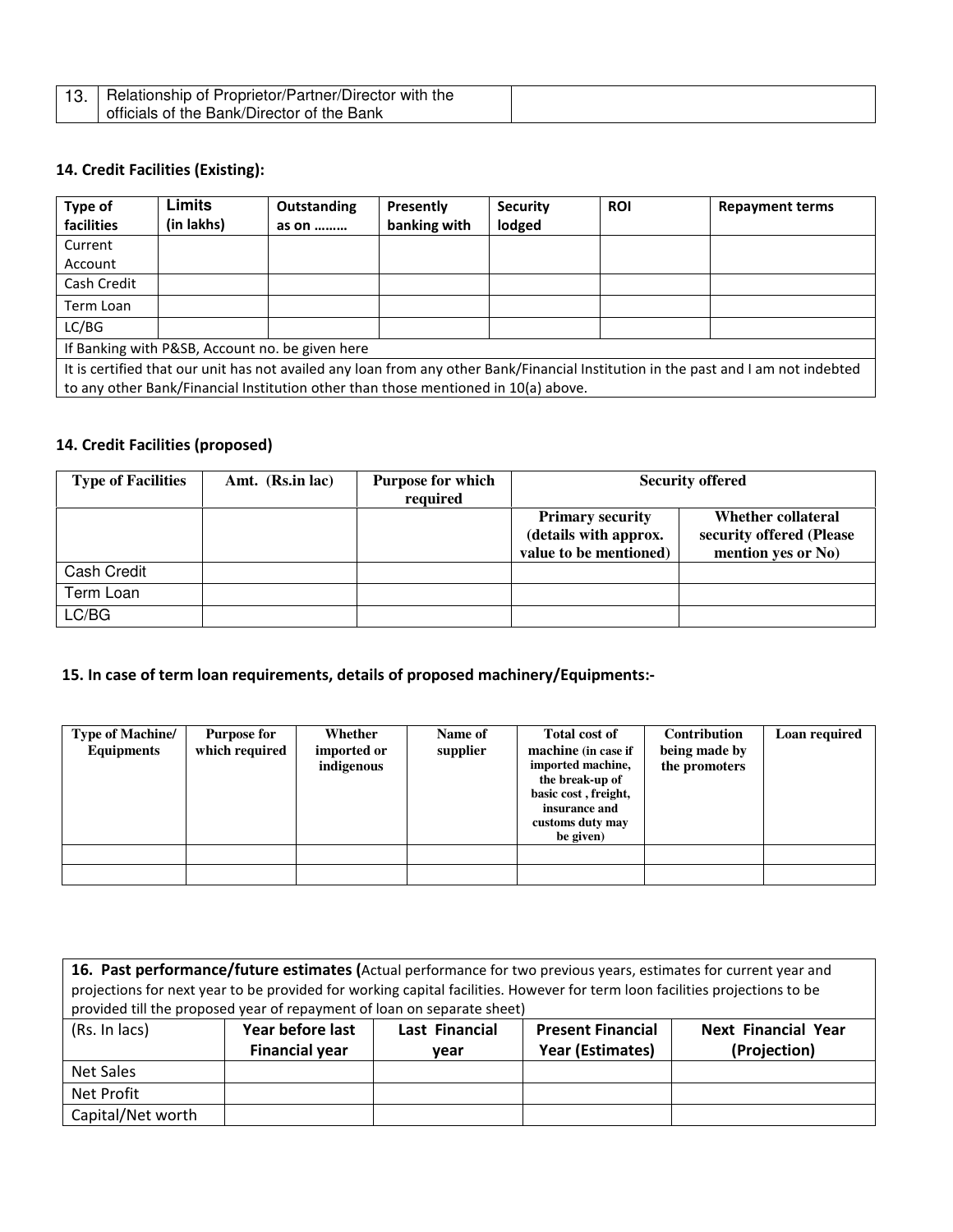#### 17. Status regarding statutory obligations

| <b>Statutory Obligations</b>                             | Whether<br>(Write<br>complied<br>with<br>Yes/No). If not, applicable then write<br><b>N.A.</b> | Remarks (Any details in connection with the<br>relevant obligation to be given) |
|----------------------------------------------------------|------------------------------------------------------------------------------------------------|---------------------------------------------------------------------------------|
| Registration under shops and<br><b>Establishment Act</b> |                                                                                                |                                                                                 |
| <b>Registration under SSI</b><br>(Provisional/Final)     |                                                                                                |                                                                                 |
| Drug License (if applicable)                             |                                                                                                |                                                                                 |
| Latest VAT Tax Return Filed                              |                                                                                                |                                                                                 |
| Latest Income Tax Return Filed                           |                                                                                                |                                                                                 |
| Any other statutory dues remaining<br>outstanding        |                                                                                                |                                                                                 |

| SPACE FOR THE PHOTO | SPACE FOR THE PHOTO | SPACE FOR THE PHOTO |
|---------------------|---------------------|---------------------|
|                     |                     |                     |
|                     |                     |                     |
|                     |                     |                     |
| <b>SIGNATURE</b>    | <b>SIGNATURE</b>    | <b>SIGNATURE</b>    |

Only one photo of proprietor/each partner/each working Director is required to be affixed. Each photo will be certified/ attested by the Branch Team with name and signatures on the photograph with Branch Stamp. The concerned Staff will put his name below the signatures.

I/We certify that all information furnished by me/us is true; that I/We have no borrowing arrangements for the unit except as indicated in the application; that there is no overdue/statutory dues against me/us/promoters except as indicated in the application; that no legal action has been/is being taken against me/us/promoters that I/We shall furnish all other information that may be required by you in connection with my/our application that his may also be exchanged by you with any agency you may deemed fit and you, your representatives,. representatives of the Reserve Bank of India or any other agency as authorized by you, may at any time, inspect/verify my/our assets, books of account etc. in our factory/business premised as given above.

Date……….. Place……….

 **Signature of Applicant (s)**